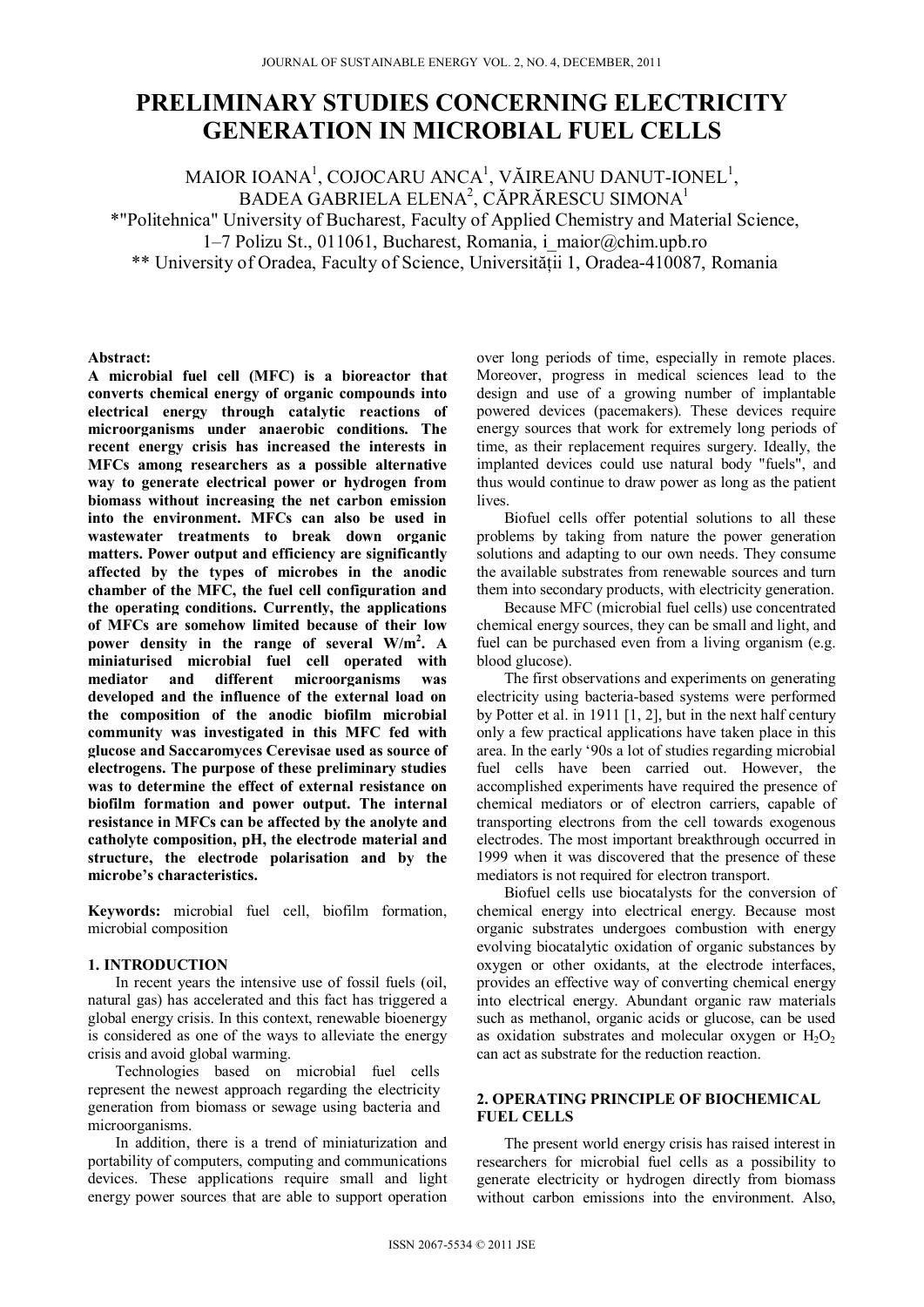these fuel cells can be used successfully in industrial and sewage wastewater treatment to decompose organic matter. Another way to use these microbial fuel cells is the biosensors (sensors for monitoring the biological oxygen consumption).

As the power generated by microbial fuel cells is somehow low, it does not comply with the needs for a large scale wastewater treatment. In fact, the only microbial fuel cell with potential practical application is that of a sediment-based design which produces current by incorporating the anode in that sediment and it is connected through an electrical circuit to a cathode placed in the aerated seawater. This system is feasible to generate power for sensors and telemetry devices in remote ocean areas.

A microbial fuel cell is a bioreactor that converts chemical energy from chemical bonds of organic compounds into electricity, based on catalytic reactions of microorganisms under anaerobic conditions.

Terminal voltage and energy efficiency are significantly influenced by the type of microorganisms in the fuel cell anode compartment, its configuration and operating conditions. Currently, practical applications of microbial fuel cells are limited due to low specific power values obtained (a few hundred  $mW/m<sup>2</sup>$ ). Therefore efforts are being made to improve energy performance and reduce costs of construction and operation of these cells.





Figure 1 presents a diagram of a typical microbial fuel cell for electricity generation. It consists of an anode and a cathode compartments, separated by a proton exchange membrane (PEM). The presence of oxygen in the anode chamber will inhibit the generation of electricity process. Therefore the system must be designed to maintain separate microorganisms and oxygen present in the catholyte. This separation can be achieved by placing a separating membrane, which provides charge transfer between the electrodes, forming two separate compartments: the anodic compartment, where microorganisms grow and the cathodic compartment, where the electrons react with catholyte [3, 4, 5].

The microorganisms from the anodic compartment of microbial fuel cell oxidize added substrate and generate electrons and protons in this process. Carbon dioxide results as a product of the oxidation reaction. However, there is no net carbon emission because carbon dioxide from renewable biomass comes from the atmosphere through the photosynthesis process. Electrons are transferred to the cathodic compartment through an external circuit and protons cross the exchange membrane shifting towards the cathodic compartment. Electrons and protons are consumed in the cathodic compartment, combining with oxygen to form water.

The electrolyte solution is an oxidizing agent, which takes electrons from the cathode. In the electron transfer circuit related to the microorganism cell one of the oxidizing agent is the oxygen. However, this is not very effective, as it would require large volumes of flowing gas; a more convenient solution is to use an oxidizing agent.

The connection of two electrodes in the external circuit is made of electrical wires, having inserted a resistive component (e.g. resistance, electrical bulb etc) and also the internal circuit contains a salt bridge or an ion exchange membrane. Selective membranes allow protons which are produced in the oxidation reaction to pass from anodic to the cathodic compartment [8, 9, 10].

Electricity generation is achieved by separating the microorganisms and the oxygen or any other final acceptor resulting in an anaerobic anodic compartment.

The electrochemical reactions taking place at the two electrodes are shown below using as an example the acetate ion: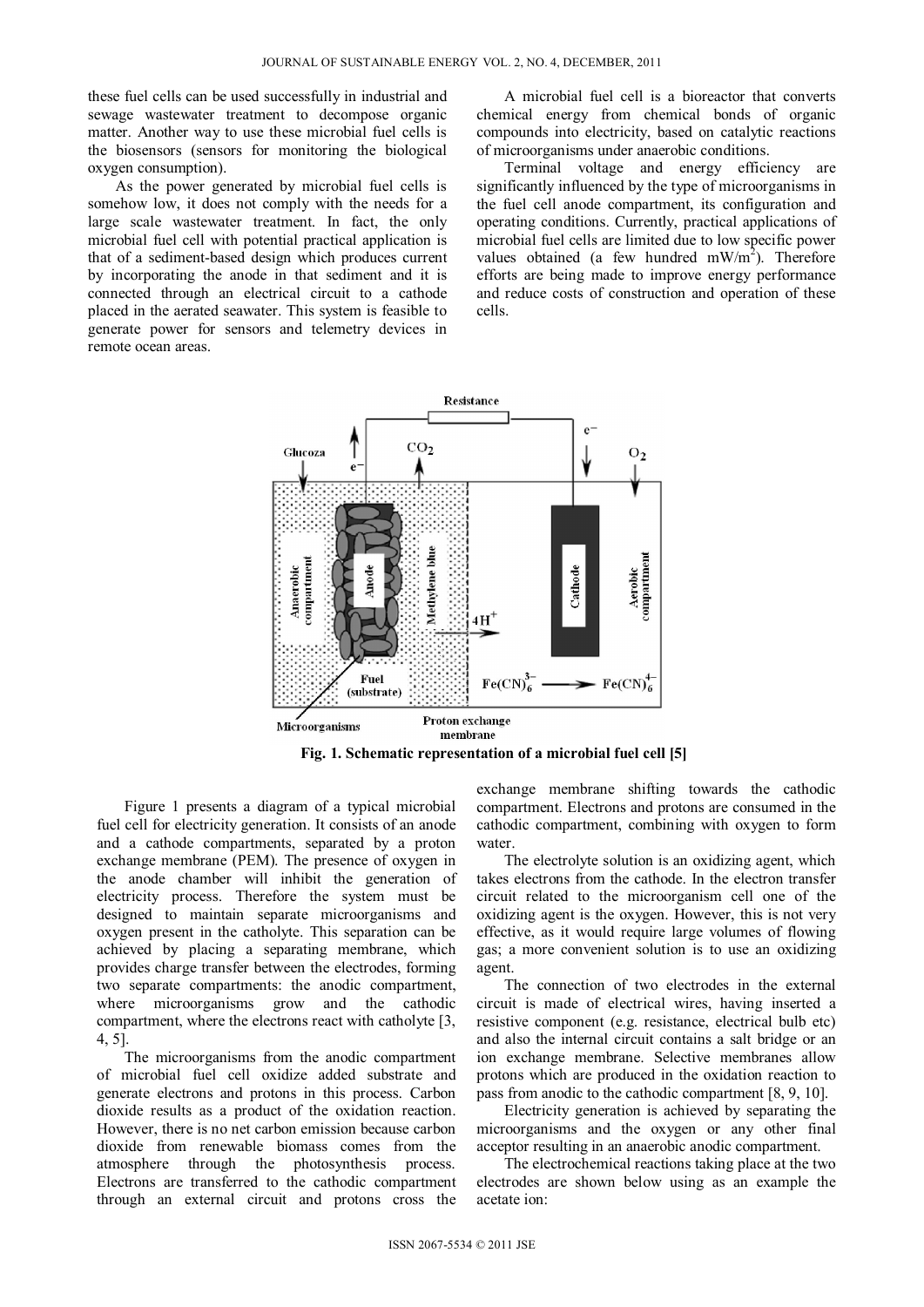Another equation:

\n
$$
\text{CH}_{3} \text{COO}^{-} + 2\text{H}_{2}\text{O} \xrightarrow{\text{microorganisms}} 2\text{CO}_{2} + 7\text{H}^{+} + 8\text{e}^{-}(1)
$$
\n
$$
\text{Cathodic reaction:}
$$
\n
$$
\text{O}_{2} + 4\text{e}^{-} + 4\text{H}^{+} \rightarrow 2\text{H}_{2}\text{O}
$$
\n
$$
(2)
$$

The overall cell reaction is represented by the decomposition of the substrate to carbon dioxide and water, with concomitant generation of electricity as a byproduct. Based on the two redox reactions at the electrodes, a microbial type bioreactor can generate electricity on electron flow from anode to cathode in the external circuit.

Generally, there are two types of microbial fuel cells: with mediators and without mediators. Microbial fuel cells without mediators are recently discovered and their operation is not very well explained, due to several factors affecting the optimal working conditions, such as: the nature of microorganisms used in the system, the type of ion exchange membrane, temperature. Usually, the used bacteria have electrochemically active redox enzymes such as cytochromes on the outer membrane that can transfer electrons outside.

Microbial fuel cells use inorganic mediators that enter in the electrons transport chain from cells and extract the transferred electrons. The mediator crosses the outer lipid membrane of the cells and the plasma wall, and then begins to release electrons from the electron transport chain, which normally would be taken over by oxygen or other intermediaries. The reduced form of mediator leaves the cell charged with electrons, which are carried to the electrode, where they are discharged; this electrode becomes the charge generator anode (negatively charged electrode). The release of electrons means that the mediator is oxidized to its original state, making it ready to repeat the process. It is important to note that this process may take place only under anaerobic conditions; if oxygen is present then it will capture all the electrons, because it has higher electronegative character than the mediator.

Under aerobic conditions, when microorganisms consume the substrate (sugar), they produce carbon dioxide and water. However, when oxygen is not present, the microorganisms produce carbon dioxide, protons and electrons, according to the following oxidation reaction:

$$
C_6H_{12}O_6 + 6H_2O \to 6CO_2 + 24H^+ + 24e^-(3)
$$

In a microbial fuel cell, the anode is the final

electron acceptor recognized by bacteria in the anodic compartment. Therefore, microbial activity is strongly dependent on anode redox potential. Recently, it was discovered that there is a Michaelis-Menten type dependence between anode potential and nominal generated power, so there is a critical value of anodic potential that can get the maximum value of nominal power for a microbial cell.

MFC's reach a maximum working voltage of 0.3 to 0.7 V. The value of generated voltage is a more difficult problem to predict than in case of a chemical fuel cell. In a microbial cell, it takes time for bacteria to colonize the electrode and to create enzymes and structures needed to transfer electrons outside the cell. Even the electric potential of a pure culture can not be predicted with precision.

In biological systems, the potentials are usually preadjusted to a neutral pH, because the cytoplasm of most cells has a  $pH = 7$ .

When the voltage is positive, the reaction that occurs is exothermic. In this case, the variation of Gibbs free energy is negative. Total voltage is represented by the difference between the anodic and cathodic potential:

$$
E_{ref} = E_{cat} - E_{an}
$$
 (4)

The potential is corrected for standard conditions and for  $pH = 7$ .

If the system's thermodynamic limits the total produced power, it is expected that the measured anodic potential to approach the calculated maximum potential. Typically, the maximum cathodic potential is 0.4 V, with a working potential of 0.25 V, even using a platinum catalyst. With the exception of oxygen, the most widely used catholit is hexacyanoferatte Fe  $(CN)_6^{3}$ :

 $K_3[Fe(CN)_6] + e^- \rightarrow K_4[Fe(CN)_6]$  (5)

# **3. COMPONENTS OF MICROBIAL FUEL CELLS**

The main challenge in achievement of a microbial fuel cell is to identify materials and design, which optimizes the energy generation process and the coulombic efficiency but also minimizes the costs of a reliable and reproducible system.

The main components of a microbial fuel cell are anode, cathode and selective membrane [11, 12, 13].

In Table 1 are presented the components of a microbial fuel cell and also the materials used for their construction.

| <b>Components</b>         | <b>Materials</b>                                                              | <b>Observations</b> |
|---------------------------|-------------------------------------------------------------------------------|---------------------|
| Anode                     | graphite, graphite felt, carbon, Pt, Pt black, reticulated<br>vitreous carbon | necessary           |
| Cathode                   | graphite, graphite felt, carbon, Pt, Pt black, reticulated<br>vitreous carbon | necessary           |
| <b>Anodic compartment</b> | glass, polycarbonate, Plexiglas                                               | necessary           |

**Table 1.** Basic components of microbial fuel cells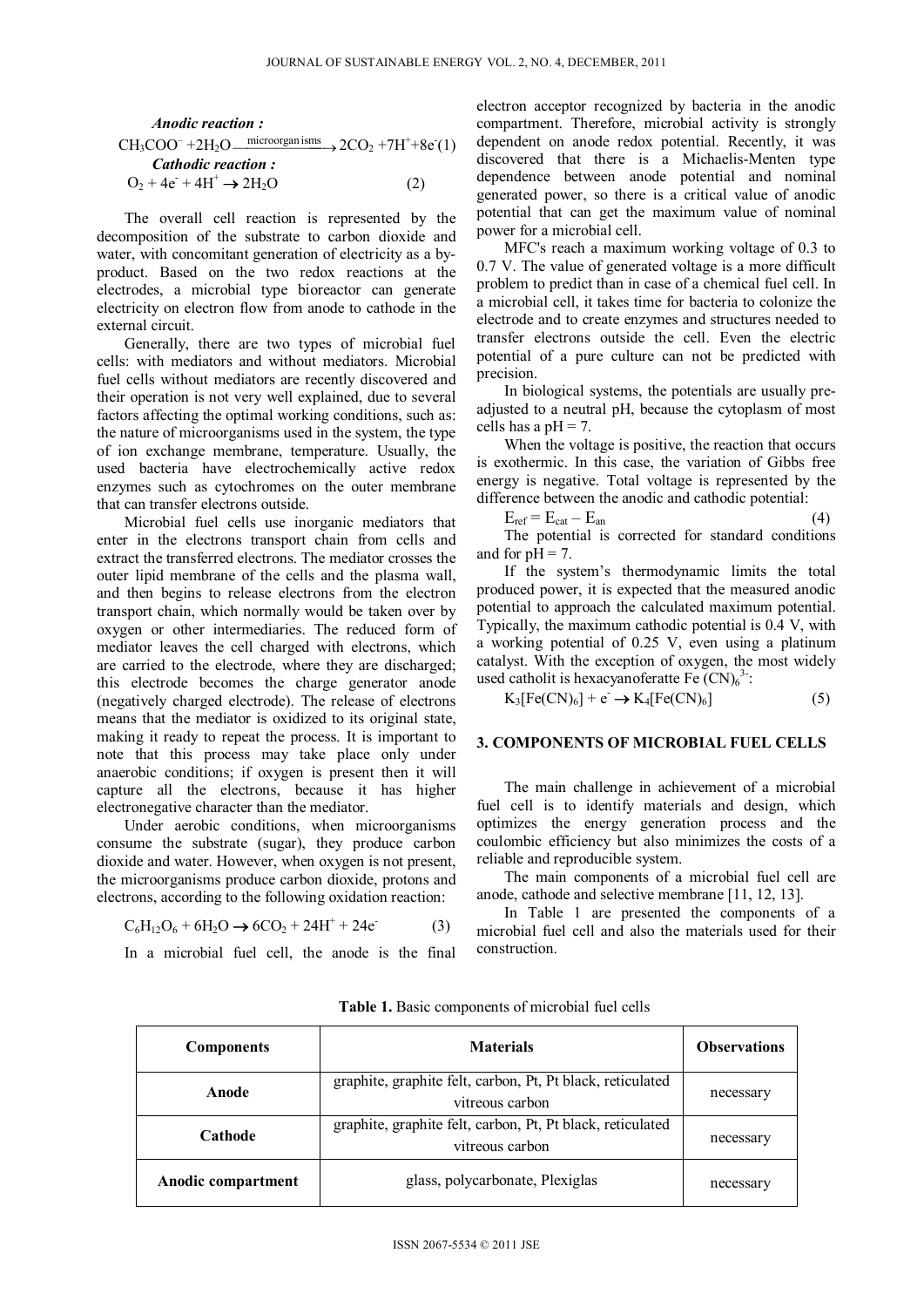| Cathodic compartment   | glass, polycarbonate, Plexiglas                                                                                                             | optional  |
|------------------------|---------------------------------------------------------------------------------------------------------------------------------------------|-----------|
| Proton exchange system | - proton exchange membrane: Nafion®, Ultrex,<br>polyethylene, poly (styrene-co-divinylbenzene)<br>- salt bridge, porous porcelain diaphragm | necessary |
| Electrocatalyst        | Pt, Pt black, $MnO_2$ , Fe <sup>3+</sup> , polyaniline, electronic<br>mediator immobilized on the anode                                     | optional  |

**1.1.** The anode has reached the highest level of development through the use of graphite fibre brush-type electrodes. The selection of membranes or other material separating the anode – cathode compartments is an important step for the development of these devices, due to high cost and general effect of increasing internal resistance.

Anodic material must have the following characteristics: high conductivity, non-corrosive characteristics, high specific surface area, high porosity, cheap, easy to produce in larger dimensions.

Among the anodic materials it can be mentioned:

- carbon paper, carbon cloth, foams and RVC; These materials have high conductivity and are suitable for the growth of microorganism. Carbon paper is rigid and fragile, but easy to connect to a conductor. The stainless steel or titanium conductors have better behaviour than copper.
- graphite rods, felt, foam, granules, plates and sheets

Graphite rods were used in several studies especially due to their high conductivity and relatively well-defined surface, but present the disadvantage of a reduced surface area for growth of microorganisms. In terms of current density, this parameter was studied in comparison (Chaundhuri and Lovley, 2003) using Rhodoferax ferriducens in a two-compartment microbial fuel cell.

 So it was found that the graphite felt produces 2.4 times more current than graphite rods, mainly due to the large surface area.

- fibres and graphite brushes
- conductive polymers
- metals and metal plating.



**Fig. 2. Microbial fuel cell with carbon brush anode and tubular cathode [6]** 

**3.2.** In bicameral microbial fuel cells membranes are used to separate the anolit from the catholit. These membranes must be permeable to protons, but should be a barrier to the transfer of other chemical species between microbial fuel cell compartments. Membranes are used to reduce the organic substrate flow from the anode to the cathode and also the oxygen flow from the cathode to the anode (oxygen is toxic to exo-electrogene bacteria), improving coulombic efficiency.



**Fig. 3. Nafion 117® membrane [7]** 

The main disadvantages of separation membranes are the high cost and the fact that it slightly decreases the energy performance of the system as a result of increased internal resistance.

Membranes used in existing applications are of two types:

- cation exchange membranes: Nafion 117®, CEM
- anion exchange membranes

It was found that protons can be efficiently transported also by other chemicals used as pH buffer (phosphate anions).

- bipolar membranes;
- ultrafiltered membranes.

**3.3.** The presence of a catalyst is the necessary basic feature for the cathode. However, recent studies have shown promising results for the replacement of a noble metal catalyst by a transitional metal or other compounds that do not contain noble metals.

The mechanism of electrochemical reactions taking place at the cathode is difficult to determine because the electrons, protons and oxygen should converge on the catalyst surface in a three-phase reaction (solid catalyst, air and water). Catalyst placed on a conductive surface requires exposure to both water and air, so that protons and electrons from these phases to reach the same active reaction area of the catalyst.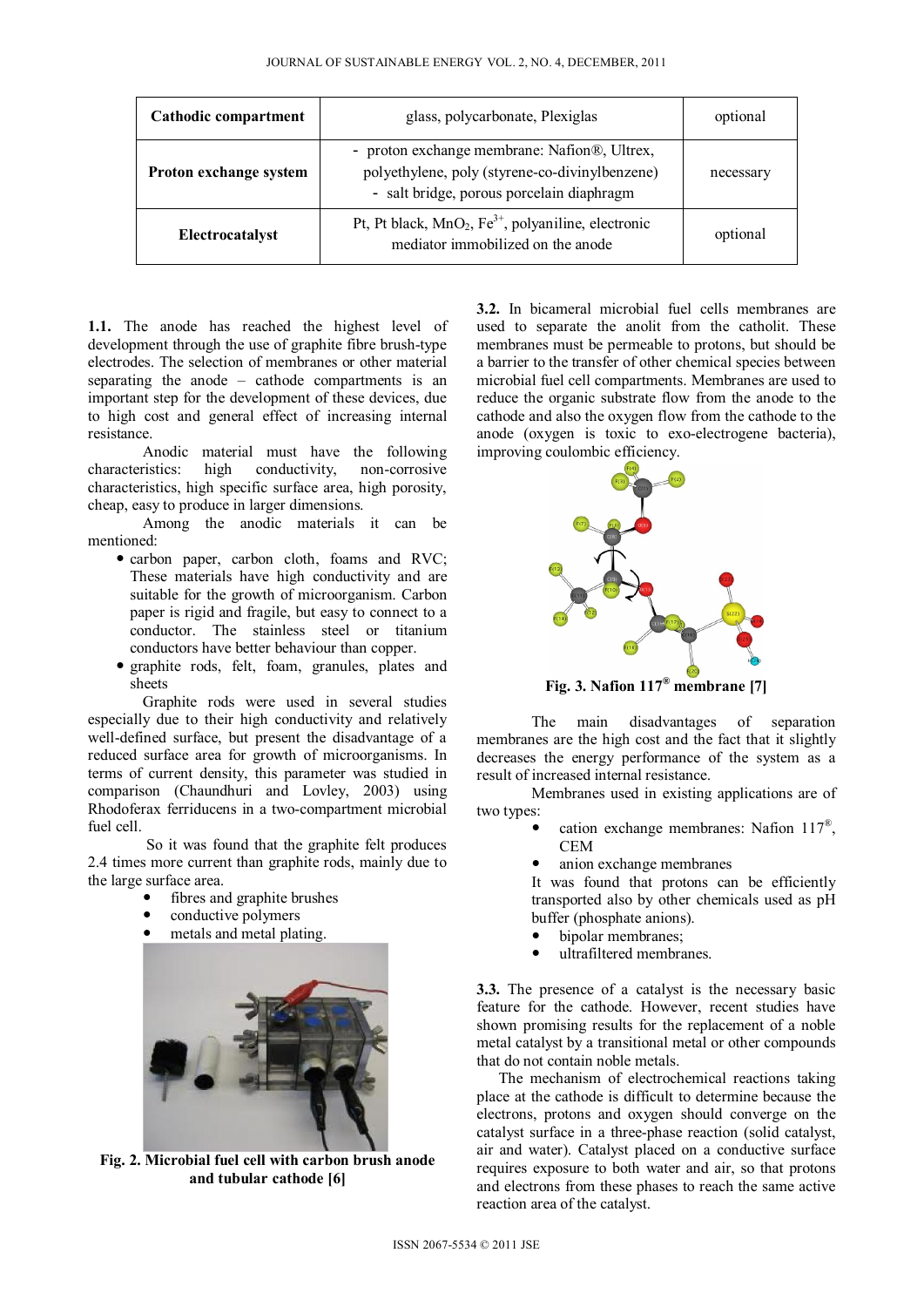At the cathode achievement are used the same materials as the anode, except that for the cathode is necessary, but not required, the presence of a catalyst (platinum for the reduction of  $O_2$ ).

Among the cathode materials it can be mentioned:

- cathodes made of platinum or platinum-coated metal;
- metal cathodes;
- carbon cathodes with platinum catalyst:
- carbon cathodes with non-platinum catalyst.
- in different geometrical shapes:
- plain carbon cathodes;
- tubular cathodes covered with carbon;
- bi-cathodes.
- **3.4.** Microorganisms and exo-electrogens bacteria

Electrochemically active biofilms are of great importance in the natural environment, mainly in metals oxidation and reduction, in the minerals dissolution, in the carbon cycle and complexing phosphorus compounds and heavy metals.

Anaerobic bacteria have evolved over millions of years using various methods to reduce the compounds needed to maintain metabolism, all without the involvement of oxygen necessary for respiration [14, 15].

Most anaerobic bacteria can only transfer electrons to soluble compounds (nitrates, sulphates) that can diffuse through the cell membrane inside the cell.

Bacteria that have evolved have been able to use several different types of electronic acceptors, also transferring electrons outside the cell. Such bacteria are called exo-electrogens. Exo-electrogen bacteria differ in their capacity to carry electrons directly outside the cell, allowing them to function in a biochemical fuel cell.

Biochemical reactions inside the anaerobic bacteria may be carried out on different levels of temperature, depending on the tolerance of bacteria, from moderate temperature (15–35 $\textdegree$ C) to high temperatures (50–60 $\textdegree$ C) or low temperature  $(\leq 15^{\circ}C)$ .

Exo-electrogen bacteria that produce electricity without mediators are:

- Gammaroteobacteria and Schewanella:
- Deltaproteobacteria and other members of Geobacteracae;
- Firmicutes and Clostridia;
- mediators generating bacteria;
- Pseudomonas Aeruginosa;
- Geothrix fermentans, from Geobacter genus type.

**3.5.** For any biological process substrate is important because it serves as a source of carbon and energy. Substrate affects not only the bacterial community full composition in anodic biofilm, but also microbial fuel cell performance, including the value of specific power and coulomb efficiency.

The most common types of substrates are:

- acetate a simple substrate, extensively used as carbon source to induce electro-active bacteria; is preferred because of its inertia to other alternative types of microbial conversions at room temperature (fermentations and methanegenesis);
- glucose another substrate commonly used in microbial fuel cells;

• lignocellulosic biomass.<br>Abundance and regene and regenerative capacity of lignocellulosic materials from agricultural residues make of this type of substrate a potential source of cheap energy production. However, lignocellulosic biomass can not be used directly by microorganisms in MFC power generation. First this type of biomass must be converted to monosaccharide or other low molecular weight compounds. It was not found yet effective microorganisms to convert pentose (the main component of lignocellulosic hydrolysates) to bioethanol.

Other types of substrates involved in electricity generation are: synthetic waste water, waste water from the beer industry, starchy waste water, waste water from the paint industry, cellulose and chitin, inorganic substrates.

## **4. EXPERIMENTAL**

### **4.1. Construction and operating conditions of the microbial fuel cell**

Microbial fuel cell is achieved from polycarbonate and contains two circular compartments, anodic and cathodic, each having a volume of 27 mL, with an open side and two supply holes at the top, as in Figure 4. These compartments are assembled using screws, washers and nuts, being separated by a proton exchange membrane (Nafion®, DuPont USA), with an active area of 18 cm<sup>2</sup>. Membrane was pre-treated by hydration in doubly distilled water for 24 hours before use. Each compartment contains one graphite electrode in the form of disc with a diameter of 4.8 cm (active surface area 18  $\text{cm}^2$ ).

The electrodes are provided with connecting wires that make the connection to external electrical circuit. Ohmic resistance of the electrodes and connecting wires is 3 kΩ, measured with an ohmmeter. The distance between electrodes is 3.4 cm.



# **Fig. 4. Components of the microbial fuel cell used in the experiments**

The design shape of assembled microbial fuel cell is shown in Figure 5: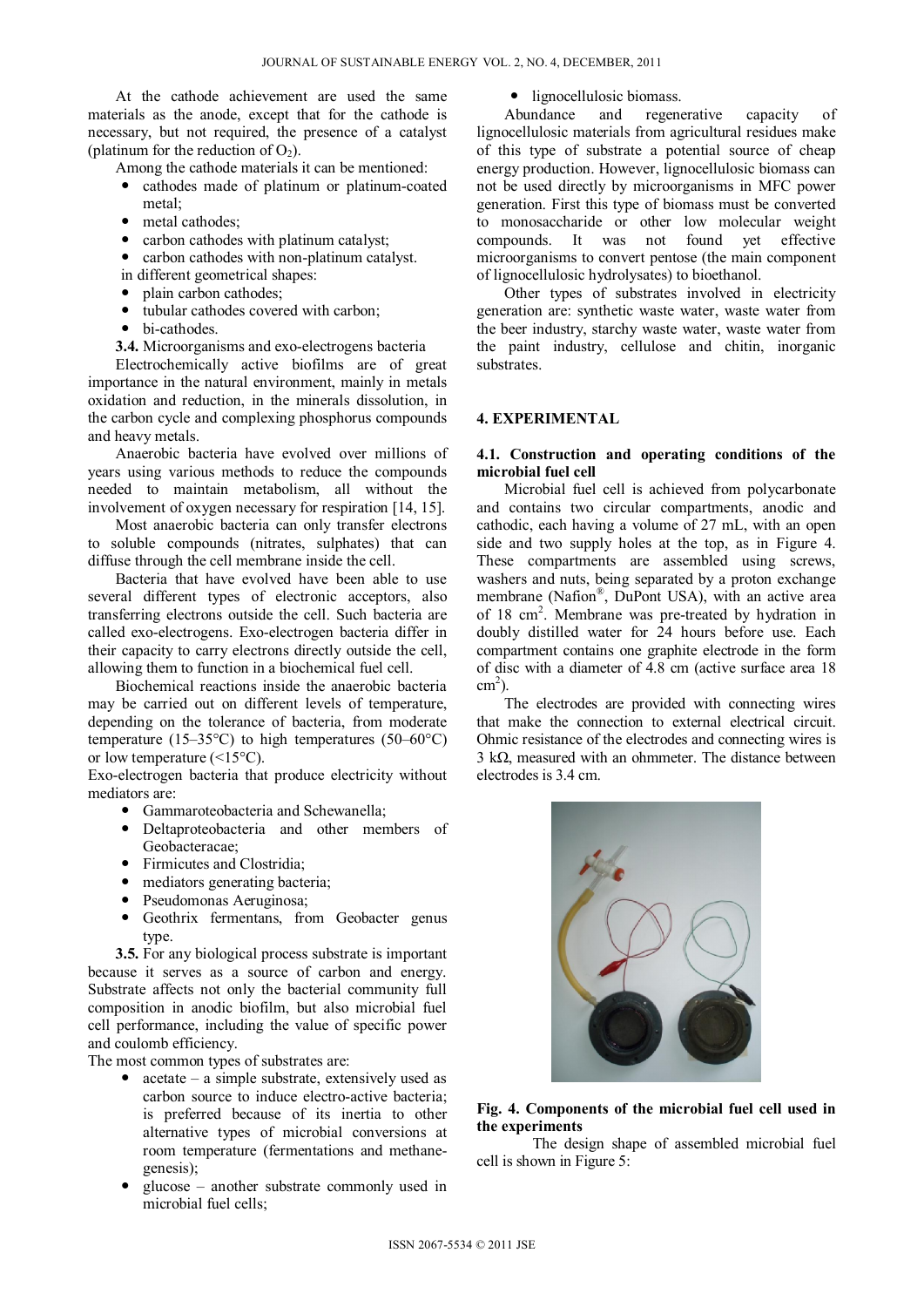

**Fig. 5. The assembled microbial fuel cell** 

### **4.2. Electrolyte solutions and microorganisms**

Anodic compartment was inoculated with a solution containing a suspension of microorganisms (Saccaromyces Cerevisae) in  $0.1$  M Na<sub>2</sub>HPO<sub>4</sub> and  $NaH<sub>2</sub>PO<sub>4</sub>$  buffer solution. The necessary nutrient for the feed of microorganism is based on 1M glucose solution and the mediator used is a 0.01 M methylene blue solution. After filling, the anodic compartment was closed to ensure an anaerobic environment. As a catholit in cathodic compartment was used a 0.02 M potassium hexacyanoferrate  $K_3[Fe(CN)_6]$  solution.

Experimental measurements were performed at room temperature  $25 \pm 1$ °C. In order to form the biofilm on the anode surface, experimental measurements were initiated after a period of 30 minutes since inoculation.

Redox potential values of anodic and cathodic reactions are:

 $E_0 = +11$  mV/Ag, AgCl (methylene blue) (6)

 $E_0$  = +430 mV/Ag, AgCl

.

(potassium hexacyanoferrate)(7)



**Fig. 6. Inoculation the two compartments of the fuel cell with the electrolytes** 

#### **4.3. Electrical and electrochemical measurements**

In the external electric circuit one has placed a variable resistance  $(0 - 1000 \Omega)$  connected to the two electrodes.

The nominal fuel cell voltage was monitored every 10 s by measuring the potential difference between anode and cathode, with VoltaLab 40 potentiostat, connected to a computer for data acquisition. Electrical power P was calculated with the formula:

$$
P = I \cdot V \tag{8}
$$

where V – electrodes potential measured versus Ag/AgCl saturated,  $V$ , I – current intensity, A.

Polarization tests were achieved by varying the external resistance, then reading current and voltage value at the stabilization point. Internal Ohmic resistance, which refers to the resistances amount of electrodes. electrolyte, membrane and interconnectors on charge transfer process was calculated according to the relation derived from Kirchoff's law for a circuit in that the value of electrical resistance connected to power source is known:

$$
R_{int} = \frac{V_{OCP}}{I} - R
$$
 (9)

where  $V_{OCP}$  – open circuit voltage, I – current intensity at the resistance value  $R$ ,  $R$  – electrical resistance.

#### **5. RESULTS AND DISCUSSION**

Figure 7 presents the nominal fuel cell voltage evolution under investigation. It can be noticed there is a sharp, gradual rise of the voltage in the first 30 minutes, followed by a further slower increase, then a period of stabilization around 500 mV values, approximately 2 hours after inoculation At the end of this investigation the anode and cathode surfaces were microscopically examined; on the anode was observed a thin layer, coloured in deep blue, which represents the biofilm formed by the microorganism's colony. This fact indicates that the tested microorganisms were oxidized the substrate and thus generating voltage.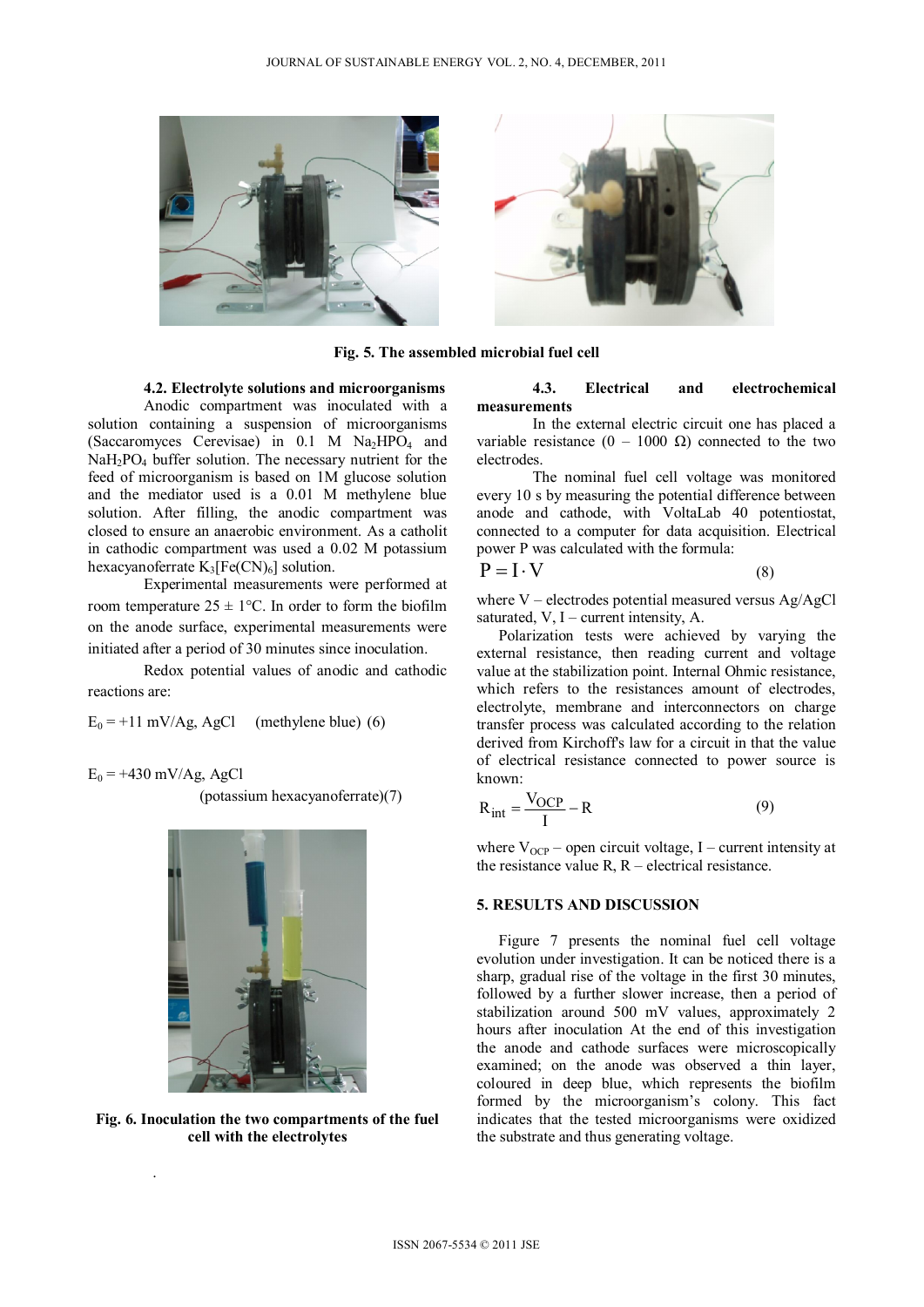

**Fig. 7. Evolution in time of nominal fuel cell voltage** 

Figure 8 shows the experimentally determined nominal voltage and specific power, calculated according to relation (8), depending on current intensity values and implicit on variable resistance values of the circuit. From these curves can be observed that the maximum power value obtained is about 60 mW at a current intensity of 200 μA (external resistance R = 750  $\Omega$ ). For this maximum value was calculated the internal resistance that is equal to 2 kΩ.<br>Since the cathodic

reaction is potassium hexacyanoferrate reduction, the cathode potential remains constant, therefore changes in nominal fuel cell voltage is due to change in anode potential, thus biofilm formation and growth on anodic surface.

The low energy efficiency of fuel cell depends also on factors that can not be quantified, namely the accumulation of metabolites, biomass growth, diffusion through the substrate and electron-consuming competitive reactions (formation of gaseous hydrogen, methane gas, etc.) or reduction of gaseous oxygen that diffuses through the membrane.

### **5.CONCLUSIONS**

Microbial fuel cells have gained much attention in recent years as a way to convert the organic waste, including wastewater or ligno-cellulosic biomass, into electricity. Electricity generation from microorganisms can become an important form of bioenergy in the future, since microbial fuel cells (MFC) allows the extraction of electricity from a wide variety of complex dissolved organic waste and also from renewable biomass sources. Variations in generated power values can be attributed to changes in the overpotential of activation, ohmic or concentration values within the investigated microbial fuel cell.



**Fig. 8. The influence of external resistance values against nominal voltage and specific power** 

Variations in ohmic drop voltage and concentration overpotentials have relatively constant

values as a result of similar operating conditions. Variations in generated power, as an indicator of energy performance, with external resistance value may be